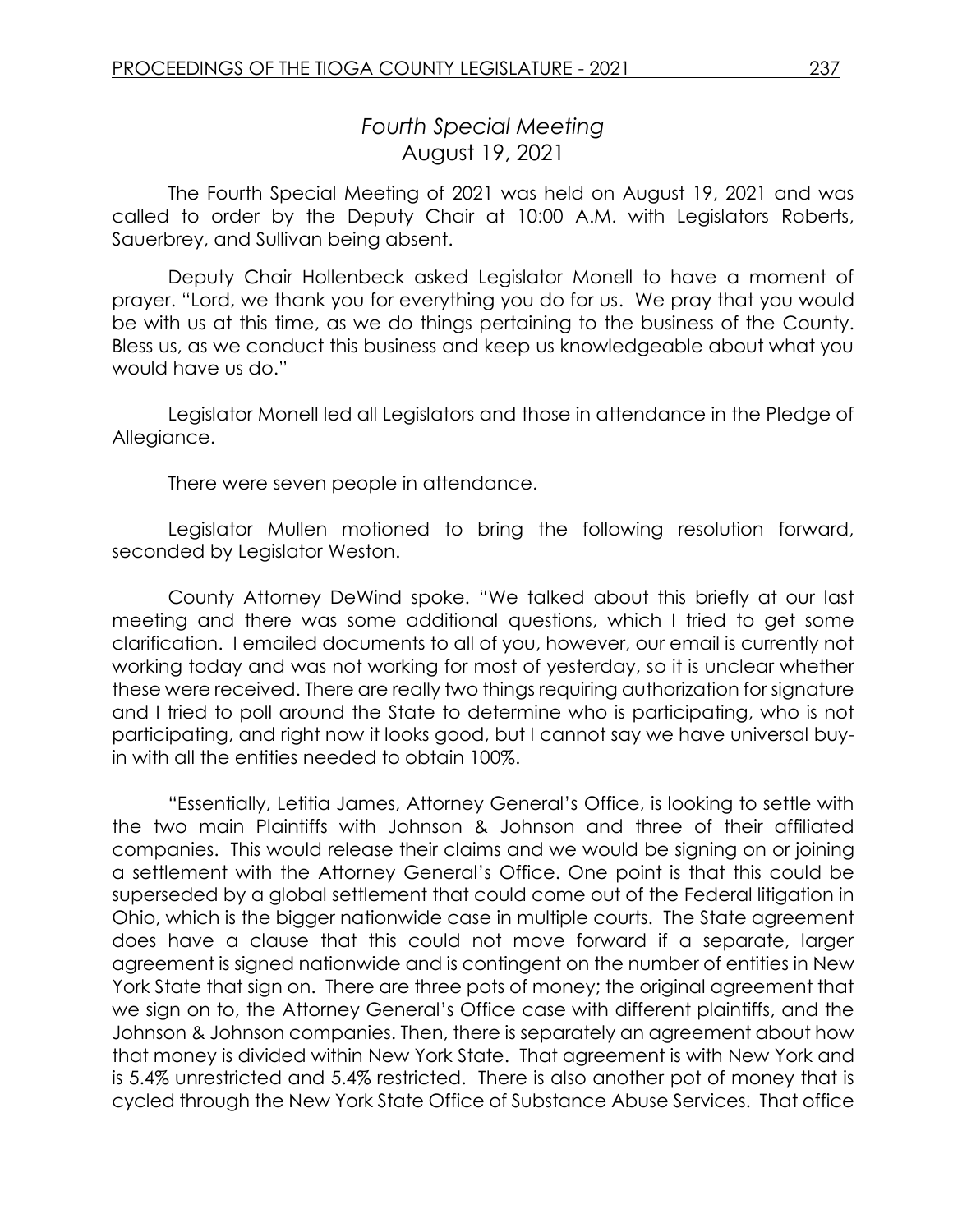is then going to distribute grants regionally, outside of the New York City area, so personally I am not holding my breath on how much we are going to receive from this. If we see some of this money come regionally, there is a good chance it is going to bypass us and go to larger areas and facilities in Broome, Chemung, or possibly Syracuse. We tend to sub off of the Broome services. The maximum potential value of \$315,403.91 is partly grants that will be cycled through a State agency, therefore, requiring us to apply for them and possibly not be awarded.

"If everyone signs on the State agreement, New York State would receive \$229,800,000 of which \$60,000,000 is unrestricted, \$60,000,000 restricted, and \$109,800,000 restricted through grants. The State agreement identifies how the restricted funds can be spent and requires annual certification that the funds were used appropriately. Going forward, funds have to be applied to future programs and cannot be used for back funding. This includes treatment of opioid disorders, legal system assistance for people who are addicted, strategies and trainings for first responders, etc. Ultimately, I think if we move forward with this and it comes to fruition in the State, the Legislature will want to meet with our Human Services Committees to determine how to set up programs to apply for the funds. My plan, if you want to proceed with this today, is to sign the agreements and delay sending for a couple of weeks. The attorneys are requesting submission to them by September 10, 2021 because there is a 75 and 90-day trigger period based on when this was first signed by New York State and some of the plaintiffs and we are still waiting for some of the plaintiffs to get resolutions authorized such as Nassau and Suffolk Counties. Otherwise, the Legislature could potentially work on this at a different level and bring it back at a subsequent meeting such as another special meeting at the September 9, 2021 worksession. This resolution is really just authorization for the Chair of the Legislature to sign a settlement agreement between Johnson & Johnson and New York State, as well as an agreement with all the municipalities who enter into this agreement in New York State as to how the funds will be divided.

"It is anticipated that there is going to be another settlement with three other entities that is expected in the next couple of weeks, so we are going to possibly repeat this process for these three distributors.

"Ultimately, if we do not get any of the money from New York State directly in pass through restricted funds, we will at least be looking at a total of \$120,000 of which half will be restricted and half will be unrestricted.

"If enough people sign on in a timely fashion, they are going to pay the first three years lump sum. If we do not meet that metric, then we will get an annual check over the ten-year time period. If we do meet the metric, then everyone will get their check in Year 1 and then we will not get additional funds until Year 4."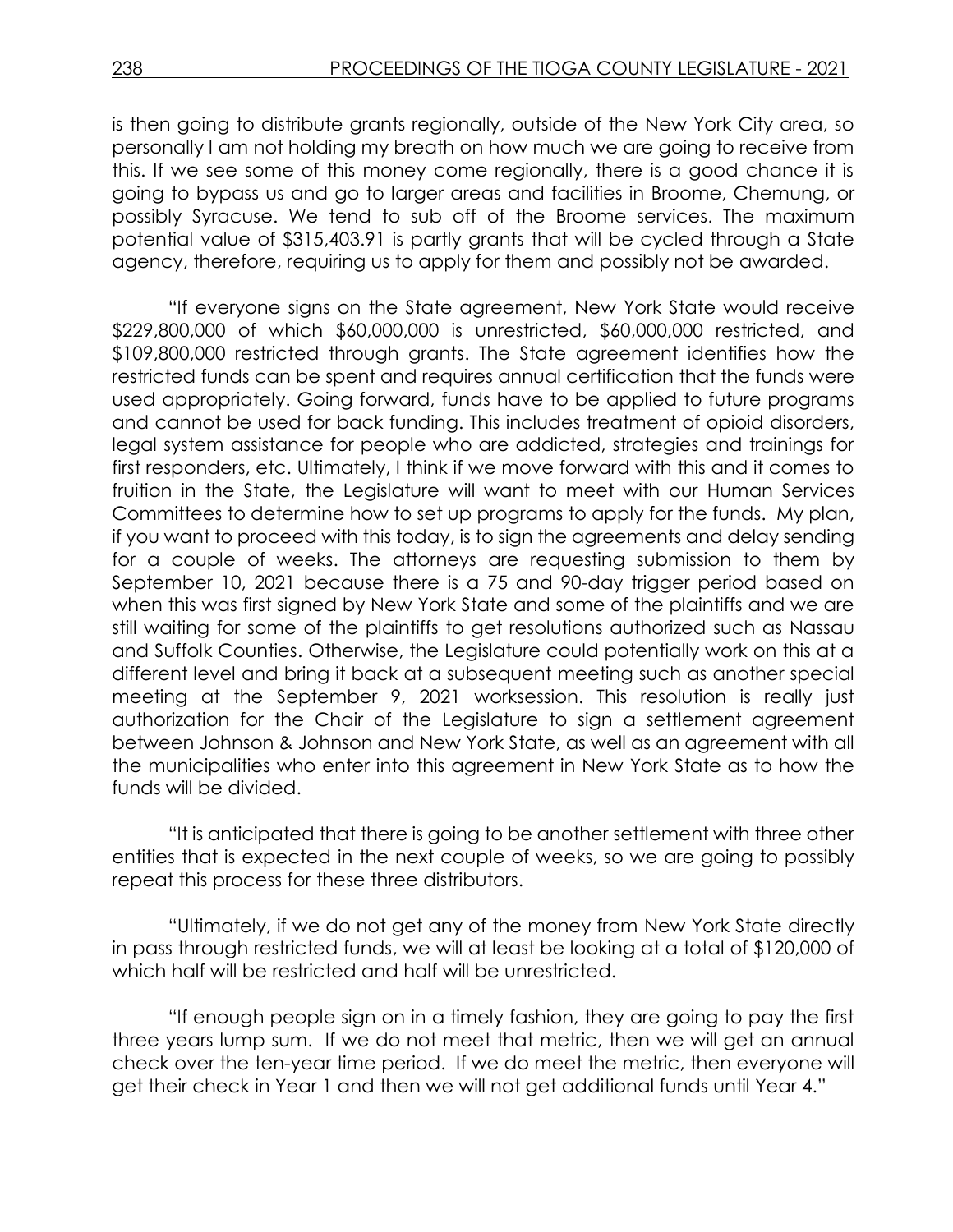Legislator Monell moved for the adoption of the following resolution, seconded by Legislator Mullen.

| REFERRED TO:          | LEGAL/FINANCE<br><b>LEGISLATIVE WORKSESSION</b>                                                                                                                                                                                                            |
|-----------------------|------------------------------------------------------------------------------------------------------------------------------------------------------------------------------------------------------------------------------------------------------------|
| RESOLUTION NO. 188-21 | AUTHORIZING AND APPROVING A SETTLEMENT<br>AGREEMENT WITH JOHNSON AND JOHNSON,<br><b>JANSSEN PHARMACEUTICALS, INC., ORTHO-</b><br>MCNEIL-JANSSEN PHARMACEUTICALS, INC. AND<br>JANSSEN PHARMACEUTICA, INC. CONCERNING<br>CLAIMS RELATED TO THE OPIOID CRISIS |

WHEREAS: Tioga County has joined in a legal action seeking compensation from those who are responsible for causing and perpetuating the opioid addiction crisis (the "Action"); and

WHEREAS: The Action is against several defendants, including manufacturers of opioids, distributors of opioids and chain pharmacies; and

WHEREAS: The Action alleges several causes of action against defendants Johnson & Johnson, Janssen Pharmaceuticals, Inc., Ortho-McNeil-Janssen Pharmaceuticals, Inc. and Janssen Pharmaceutica, Inc. ("J & J") based on claims that J & J contributed to the opioid epidemic by falsely promoting prescription opioids it manufactured and sold and by falsely promoting the increased use of opioids directly and generally through various "front groups" and failing to implement measures to prevent diversion of prescription opioids in connection with distribution of its products, all of which contributed to a public health crisis in New York; and

WHEREAS: J & J has offered to settle the claims against it by paying a sum to be used for restitution and abatement and agreeing to not manufacture, sell or promote opioids; and

WHEREAS: The final amount to be received by Tioga County will have a potential maximum value of \$315,403.91; and

WHEREAS: It is in the best interest of Tioga County to resolve this matter with respect to J & J without further litigation and enter into an agreement to settle all allegations against J & J and avoid protracted litigation; therefore be it

RESOLVED: That Tioga County is authorized to settle its claim with J & J and Tioga County Chair of the Legislature Martha Sauerbrey is authorized to execute such forms and agreements, as approved by the County Attorney, to compromise the claim of the Defendants J & J and distribute the proceeds between the participating Plaintiffs.